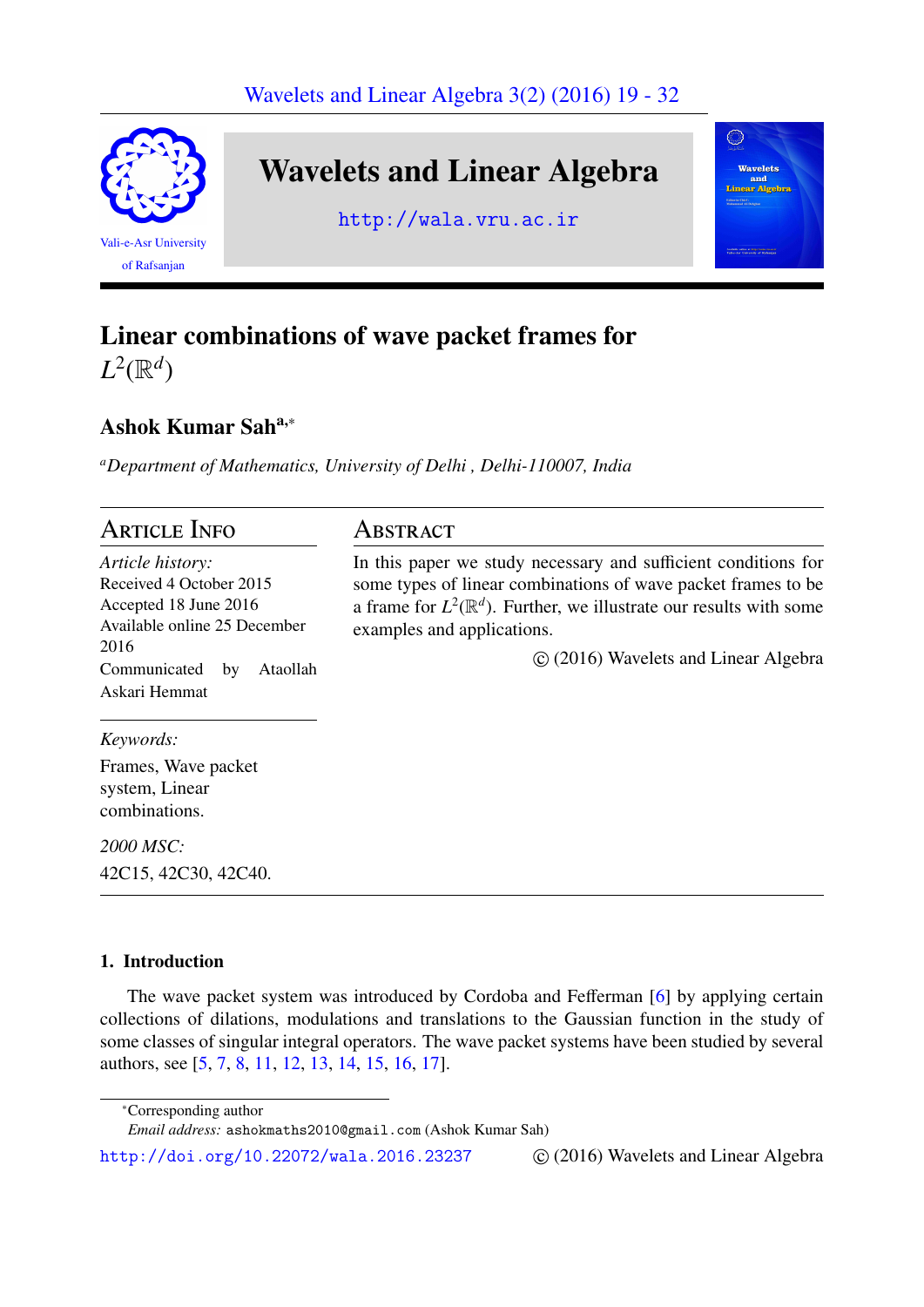Linear combination of frames (or redundant building blocks) is important in applied mathematics. For example, in computation processes (e.g. signal processing which depends on series expansions in terms of frames or redundant building blocks), where linear combinations of signals comes into play and carries overlapped signal to the sink (or antenna). A physical interpretation of this can be understood with the idea of transmission of a signal into the space. If we transmit a weak signal (e.g., Radio FM signal) into the space, its superposition (i.e., linear combination) is required with a signal of high energy. Aldroubi in [1] considered the following problem: given a Hilbert frame  $\{f_k\}$  for a separable Hilbert space  $H$ , define a set of functions  $\psi_j$  by taking linear combinations of the frame elements  $f_k$ . What are the conditions on the coefficients in the linear combinations, so that the new system  $\{\psi_i\}$  constitute[s a](#page-13-10) frame for H? More prpecisely, Aldroubi considered a linear combination of the form

<span id="page-1-1"></span>
$$
\psi_j = \sum_{k=1}^{\infty} \alpha_{j,k} f_k, \ (j \in \mathbb{N})
$$

where  $\alpha_{jk}$  are scalars. Aldroubi proved sufficient conditions on  $\{\alpha_{jk}\}\$  such that  $\{\psi_j\}\$ constitutes a frame for  $H$ . Christensen in [3] proved sufficient conditions which are different from those proved by Aldroubi.

#### *1.1. Plan of the Work*

In this paper we conside[r w](#page-13-11)ave packet system of functions generated by combined action of dilation, translation and modulation operators on  $L^2(\mathbb{R}^d)$ . More precisely, we consider a system of the form

<span id="page-1-0"></span>
$$
\{D_{A_j}T_{Bk}E_{C_m}\psi\}_{j,m\in\mathbb{Z},k\in\mathbb{Z}^d},\tag{1.2}
$$

where  $\psi \in L^2(\mathbb{R}^d)$ ,  $\{A_j\}_{j\in\mathbb{Z}} \subset GL_d(\mathbb{R})$ ,  $B \in GL_d(\mathbb{R})$  and  $\{C_m\}_{m\in\mathbb{Z}} \subset \mathbb{R}^d$  and call it *wave packet* system in  $L^2(\mathbb{R}^d)$ . A frame for  $L^2(\mathbb{R}^d)$  of the form  $\{D_{A_j}T_{Bk}E_{C_m}\psi\}_{j,m\in\mathbb{Z},k\in\mathbb{Z}^d}$  is called an wave packet *frame*. Sufficient conditions for the wave packet system given in (1.2) to be a frames for  $L^2(\mathbb{R}^d)$  can be found in [5]. We discuss some types of linear combinations of wave packet frames in  $L^2(\mathbb{R}^d)$ . First we consider a linear combination of wave packet frames indexed by blocks of countable sets (see equation  $(3.1)$ ). Necessary and sufficient conditions for th[is ty](#page-1-0)pe of linear combinations of wave packet [fr](#page-13-0)ames to constitutes a frame for  $L^2(\mathbb{R}^d)$  are given. We present sufficient conditions on the scalars which appear in a linear combination of wave packet frames of the type given in  $(1.1)$  to constit[utes](#page-2-0) a frame for  $L^2(\mathbb{R}^d)$ . An application of the later conditions is given.

#### 2. Preliminaries

[I](#page-1-1)n this section, we recall basic notations and definitions to make the paper self-contained. Let H be a separable real (or complex) Hilbert space with inner product  $\langle ., . \rangle$  linear in the first entry. A countable sequence  $\{f_k\} \subset \mathcal{H}$  is called a frame (or Hilbert frame) for  $\mathcal{H}$ , if there exist numbers  $0 < a_o \le b_o < \infty$  such that

$$
a_o||f||^2 \le ||\langle f, f_k \rangle||_{\ell^2}^2 \le b_o||f||^2 \text{ for all } f \in \mathcal{H}.
$$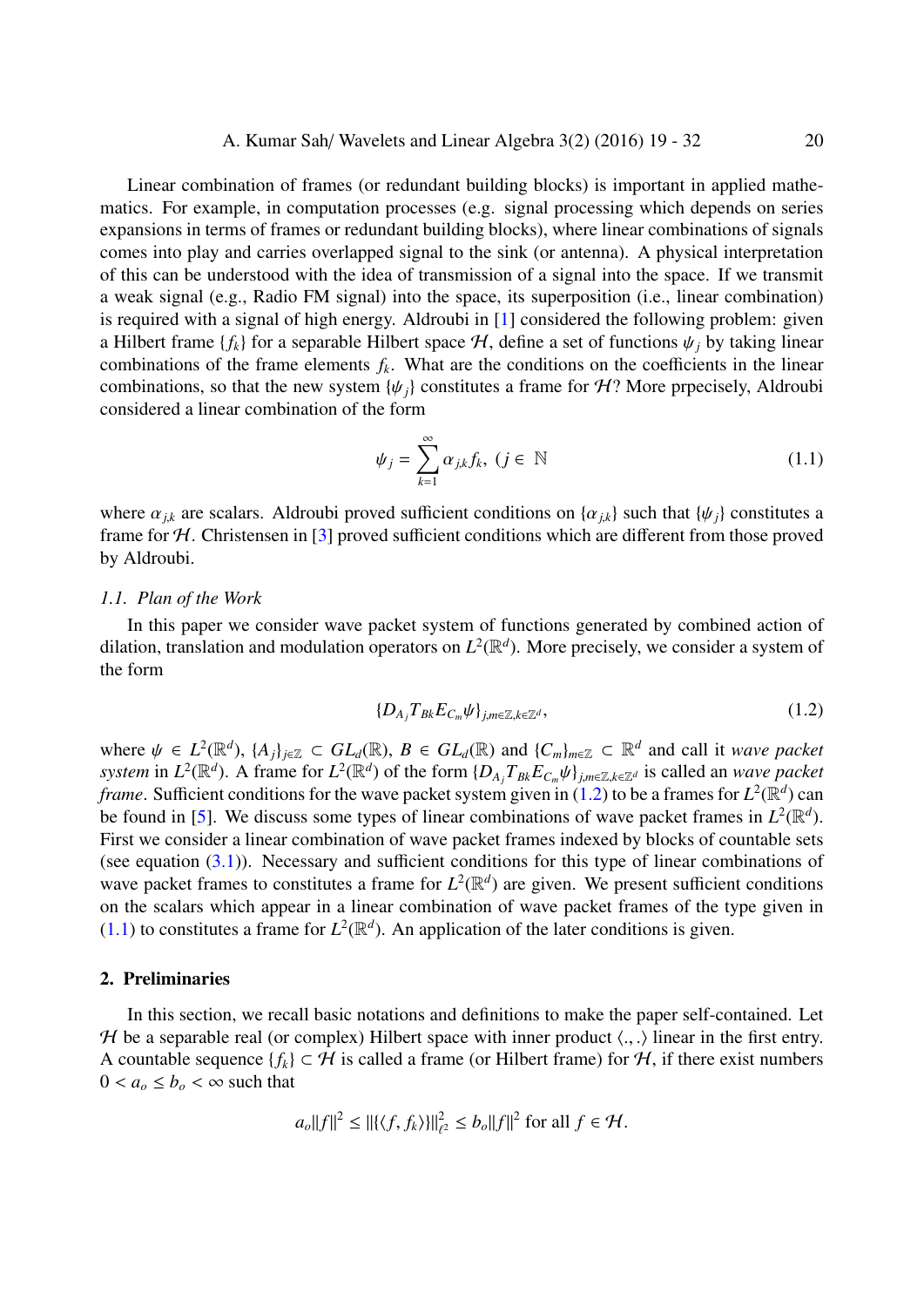The numbers *a<sup>o</sup>* and *b<sup>o</sup>* are called lower and upper frame bounds, respectively. They are not unique. Associated with a frame  ${f_k}$  for  $H$ , there are three bounded linear operators:

synthesis operator 
$$
V: \ell^2 \to \mathcal{H}
$$
,  $V(\{c_k\}) = \sum_{k=1}^{\infty} c_k f_k$ ,  $\{c_k\} \in \ell^2$ ,  
analysis operator  $V^*: \mathcal{H} \to \ell^2$ ,  $V^*(f) = \{\langle f, f_k \rangle\}$ ,  $f \in \mathcal{H}$ ,  
frame operator  $S = VV^*: \mathcal{H} \to \mathcal{H}$ ,  $S(f) = \sum_{k=1}^{\infty} \langle f, f_k \rangle f_k$ ,  $f \in \mathcal{H}$ .

The frame operator S is a positive, self-adjoint and invertible operator on  $H$ . This gives the *reconstruction formula* for all  $f \in H$ ,

$$
f = SS^{-1}f = \sum_{k=1}^{\infty} \langle S^{-1}f, f_k \rangle f_k \quad \left( = \sum_{k=1}^{\infty} \langle f, S^{-1}f_k \rangle f_k \right). \tag{2.1}
$$

The scalars  $\{\langle S^{-1}f, f_k \rangle\}$  are called *frame coefficients* of the vector  $f \in \mathcal{H}$ . The representation of  $f$  in the reconstruction formula  $(2.1)$  need not be unique. This reflects one of the important properties of frames in applied mathematics. For utility of frames in different directions in applied mathematics, see [2, 4, 9, 10].

As usual  $L^2(\mathbb{R}^d)$  denote the Hilbert s[pace](#page-2-1) of complex-valued Lebesgue square integrable functions with the inner product given by

<span id="page-2-1"></span>
$$
\langle f, g \rangle = \int_{\mathbb{R}^d} f \, \overline{g} \, dt,
$$

where  $\overline{g}$  denote the complex conjugate of *g*.

By  $GL_d(\mathbb{R})$  we denote the set of all invertible *d* by *d* matrices over  $\mathbb{R}$ . Let  $a, b \in \mathbb{R}^d$  and let *C* be a real  $d \times d$  matrix. We consider operators  $T_a$ ,  $E_b$ ,  $D_c$ :  $L^2(\mathbb{R}^d) \to L^2(\mathbb{R}^d)$  given by

Translation by  $a \leftrightarrow T_a f(t) = f(t - a)$ 

Modulation by  $b \leftrightarrow E_b f(t) = e^{2\pi i b \cdot t} f(t)$ , where  $b \cdot t$  denotes the inner product of *b* and *t* in  $\mathbb{R}^d$ . Dilation by  $C \leftrightarrow D_C f(t) = |det C|^{\frac{1}{2}} f(Ct)$ .

For  $f \in L^1(\mathbb{R}^d) \cap L^2(\mathbb{R}^d)$ , the *Fourier transform*  $\hat{f}$  is defined by

<span id="page-2-0"></span>
$$
\hat{f}(\gamma) = \int f(x)e^{-2\pi ix\cdot\gamma}dx, \ \gamma \in \mathbb{R}^d.
$$

### 3. Wave Packet Frames for  $L^2(\mathbb{R}^d)$

Let  $\psi \in L^2(\mathbb{R}^d)$ ,  $\{A_j\}_{j\in\mathbb{Z}}\subset GL_d(\mathbb{R})$ ,  $B\in GL_d(\mathbb{R})$  and  $\{C_m\}_{m\in\mathbb{Z}}\subset \mathbb{R}^d$  and  $\{D_{A_j}T_{Bk}E_{C_m}\psi\}_{j,m\in\mathbb{Z},k\in\mathbb{Z}^d}$ be a given wave packet frame in  $L^2(\mathbb{R}^d)$ . Consider a sequence of vectors  $\{\Psi_{r,s,t}\}_{r,t\in\mathbb{Z},s\in\mathbb{Z}^d}$  defined by

$$
\Psi_{r,s,t} = \sum_{(j,k,m)\in\mathbb{I}_{r,s,t}} \alpha_{j,k,m} D_{A_j} T_{Bk} E_{C_m} \psi, \ (r,t \in \mathbb{Z}, s \in \mathbb{Z}^d), \tag{3.1}
$$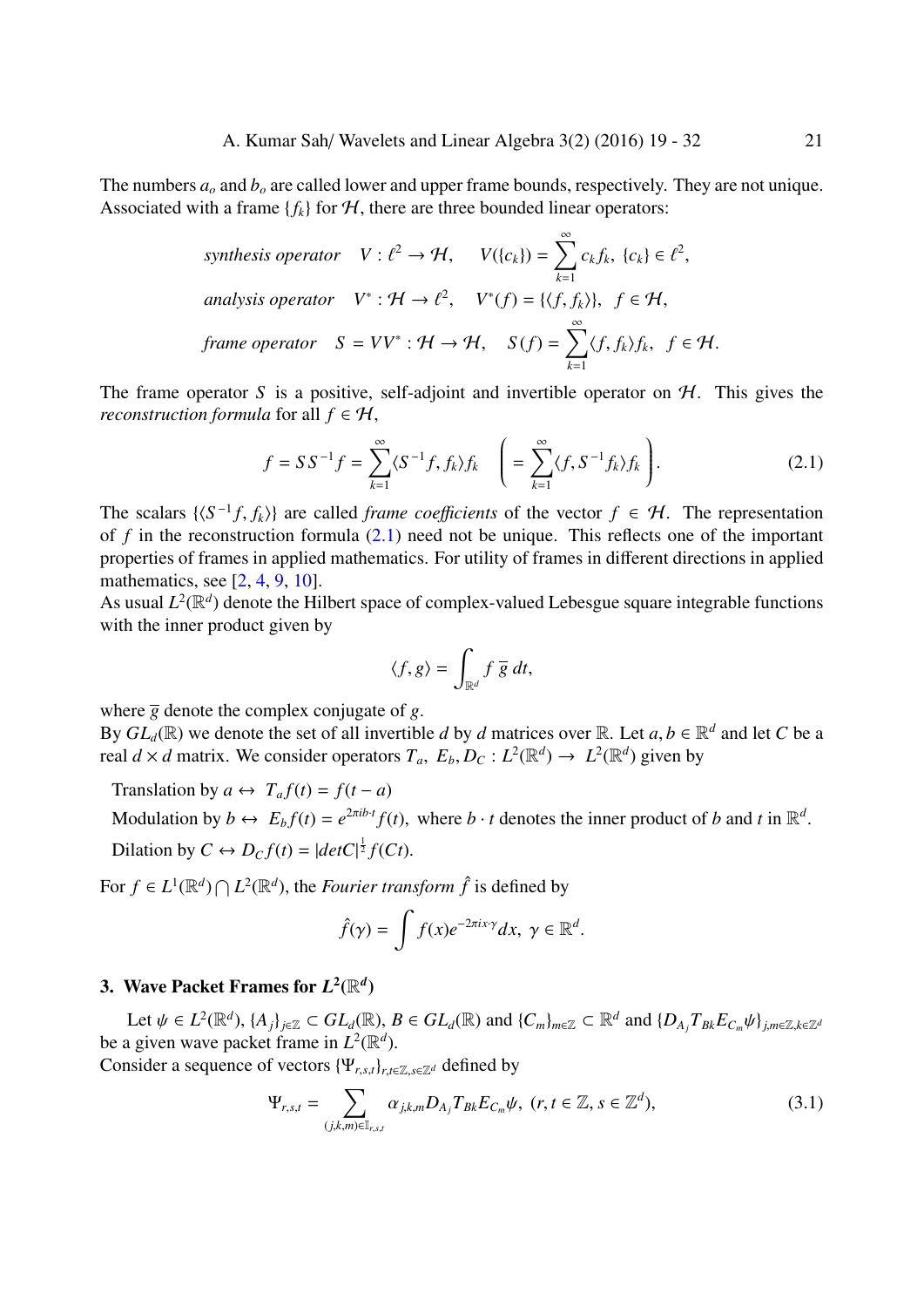where ∪ *r*,*t*∈Z,*s*∈Z*<sup>d</sup>*  $\mathbb{I}_{r,s,t} = \mathbb{Z} \times \mathbb{Z}^d \times \mathbb{Z}, \quad \mathbb{I}_{r,s,t} \cap \mathbb{I}_{r',s',t'} = \emptyset, (r,s,t) \neq (r',s',t') \text{ for all } r,t,r',t' \in \mathbb{Z}, s,s' \in \mathbb{Z}$ 

 $\mathbb{Z}^d$  and  $\alpha_{j,k,m}$  are scalars. The system  $\{\Psi_{r,s,t}\}_{r,t\in\mathbb{Z},s\in\mathbb{Z}^d}$  is not a frame for  $L^2(\mathbb{R}^d)$ , in general.

Regarding the existence of wave packet frames for  $L^2(\mathbb{R}^d)$  of the type  $\{\Psi_{r,s,t}\}_{r,t\in\mathbb{Z},s\in\mathbb{Z}^d}$ , we have following example.

**Example 3.1.** Let  $\{D_{A_j}T_{Bk}E_{C_m}\psi\}_{j,m\in\mathbb{Z},k\in\mathbb{Z}^d}$  be a wave packet frame for  $L^2(\mathbb{R}^d)$  and let  $\{\Psi_{r,s,t}\}_{r,t\in\mathbb{Z},s\in\mathbb{Z}^d}$ be the sequence of vectors given in  $(3.1)$ .

(i) Choose  $\alpha_{j,k,m} = 1$ ,  $j, m \in \mathbb{Z}, k \in \mathbb{Z}^d$  and  $\mathbb{I}_{r,s,t} = \{(r, s, t)\}, r, t \in \mathbb{Z}, s \in \mathbb{Z}^d$ . Then

$$
\Psi_{r,s,t} = \sum_{(j,k,m)\in \mathbb{I}_{r,s,t}} \alpha_{j,k,m} D_{A_j} T_{Bk} E_{C_m} \psi
$$
  
= 
$$
D_{A_r} T_{Bs} E_{C_t} \psi.
$$

Therefore, by hypothesis the system  $\{\Psi_{r,s,t}\}_{r,t\in\mathbb{Z},s\in\mathbb{Z}^d}$  is a frame for  $L^2(\mathbb{R}^d)$ .

(ii) Let  $E_{C_m} = I_{L^2(\mathbb{R}^d)}$  (the identity operator on  $L^2(\mathbb{R}^d)$ ) for all  $m \in \mathbb{Z}$ , A be any expansive  $d \times d$ matrix (i.e., every eigenvalue  $\zeta$  of *A* satisfies  $|\zeta| > 1$ ) and let  $A_j = A^j$  for all  $j \in \mathbb{Z}$ . Then, there exist  $\psi \in L^2(\mathbb{R}^d)$  such that  $\hat{\psi} = \chi_E$ , where *E* is a compact subset of  $\mathbb{R}^d$ . Therefore

$$
\{D_{A_j}T_{Bk}E_{C_m}\psi\}_{j,m\in\mathbb{Z},k\in\mathbb{Z}^d}=\{D_{A^j}T_{Bk}\psi\}_{j\in\mathbb{Z},k\in\mathbb{Z}^d}
$$

is an orthonormal basis for  $L^2(\mathbb{R}^d)$  (see Theorem 12.3 in [10] p. 357). Choose  $\alpha_{j,k,m} = j + ||k||_{\mathbb{Z}^d} + m$ ,  $j, m \in \mathbb{Z}, k \in \mathbb{Z}^d$  and  $\mathbb{I}_{r,s,t} = \{(r, s, t)\}\)$ , where  $r, t \in \mathbb{Z}, s \in \mathbb{Z}^d$ . Then

$$
\Psi_{r,s,t} = \sum_{(j,k,m)\in \mathbb{I}_{r,s,t}} \alpha_{j,k,m} D_{A_j} T_{Bk} E_{C_m} \psi
$$
  
= 
$$
(r + ||s||_{\mathbb{Z}^d} + t) D_{A_r} T_{Bs} E_{C_t} \psi.
$$

The sequence  $\{\Psi_{r,s,t}\}_{r,t\in\mathbb{Z},s\in\mathbb{Z}^d}$  is not a frame for  $L^2(\mathbb{R}^d)$ . Indeed, let  $b_o$  be an upper frame bound for  ${\Psi}_{r,s,t}$ <sub>*r*, $s,t$ </sub><sub>*r*, $t \in \mathbb{Z}, s \in \mathbb{Z}^d$ . Then, we can find a positive integer  $n_o$  such that  $b_o < n_o$ .</sub> Fix  $k_o \in \mathbb{Z}^d$  and choose  $f_o = D_{A_{n_o}} T_{Bk_o} E_{C_{n_o}} \psi \in L^2(\mathbb{R}^d)$  (note that  $||f_o|| = 1$ ). Then

$$
\sum_{r,t\in\mathbb{Z},s\in\mathbb{Z}^d} |\langle f_o,\Psi_{r,s,t}\rangle|^2 = \sum_{r,t\in\mathbb{Z},s\in\mathbb{Z}^d} |(r+||s||_{\mathbb{Z}^d}+t)\langle D_{A_{n_o}}T_{Bk_o}E_{C_{n_o}}\psi, D_{A_r}T_{Bs}E_{C_t}\psi\rangle|^2.
$$
(3.2)

By using (3.2) and orthonormality of the system  $\{D_{A_i}T_{Bk}E_{C_m}\psi\}_{j,m\in\mathbb{Z},k\in\mathbb{Z}^d}$ , we have

$$
|2n_o + ||k_o||_{\mathbb{Z}^d}|^2 = |n_o + ||k_o||_{\mathbb{Z}^d} + n_o|^2 = \sum_{\substack{r, t \in \mathbb{Z}, s \in \mathbb{Z}^d \\ \leq b_o ||f_o||^2 \\ = b_o,
$$

which contradicts the fact that  $b_o < n_o$ . Hence  $\{\Psi_{r,s,t}\}_{r,t \in \mathbb{Z}, s \in \mathbb{Z}^d}$  is not a frame for  $L^2(\mathbb{R}^d)$ .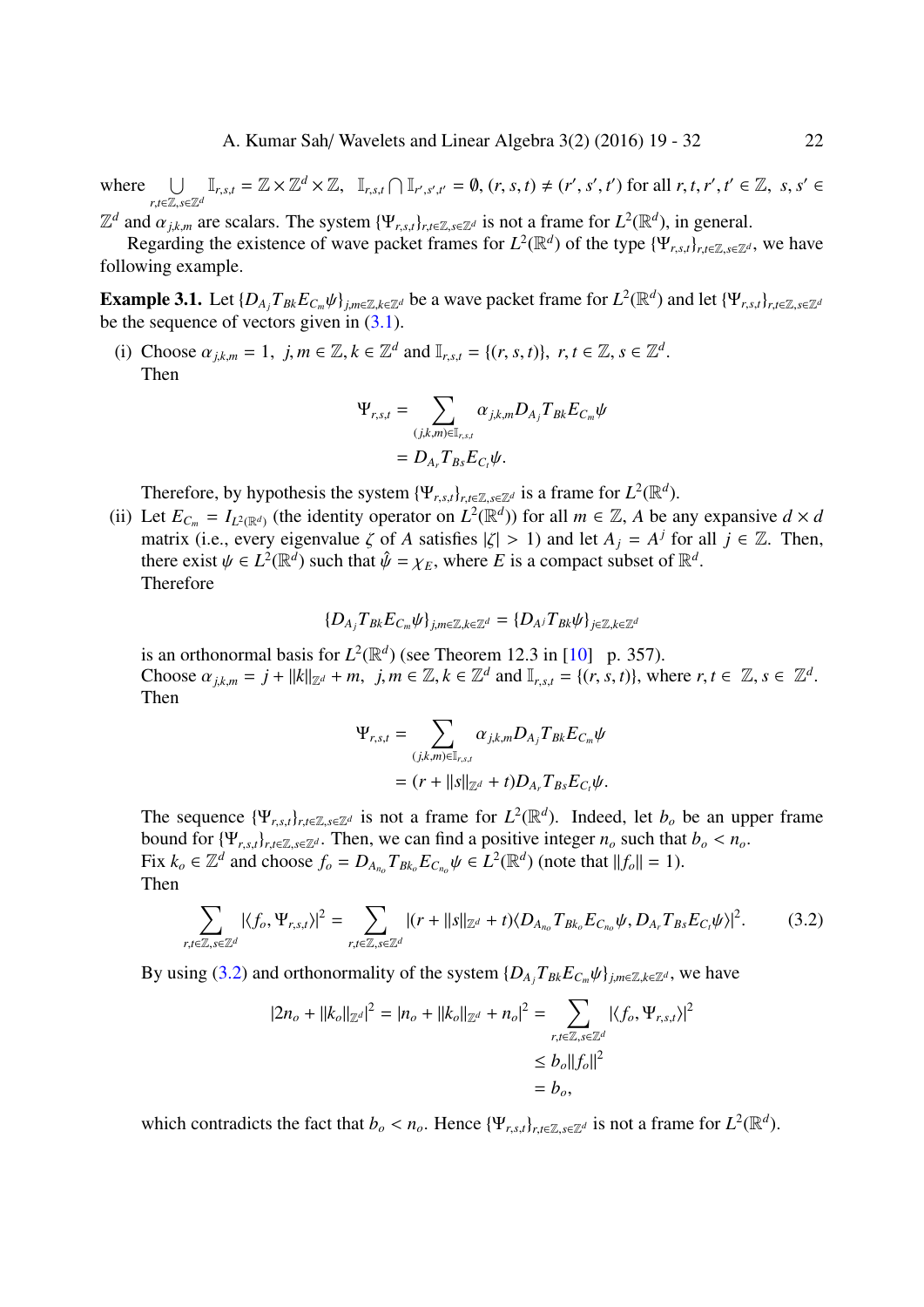The following theorem provides sufficient conditions on the scalars  $\{\alpha_{j,k,m}\}$  such that the sequence of vectors  $\{\Psi_{r,s,t}\}_{r,t\in\mathbb{Z},s\in\mathbb{Z}^d}$  constitutes a frame for  $L^2(\mathbb{R}^d)$ .

**Theorem 3.2.** Let  $\{D_{A_j}T_{Bk}E_{C_m}\psi\}_{j,m\in\mathbb{Z},k\in\mathbb{Z}^d}$  be a wave packet frame for  $L^2(\mathbb{R}^d)$  and let  $\{\Psi_{r,s,t}\}_{r,t\in\mathbb{Z},s\in\mathbb{Z}^d}\subset$  $L^2(\mathbb{R}^d)$  *be a sequence of vectors (defined in*  $(3.1)$  )*. Assume that* sup *r*,*t*∈Z,*s*∈Z*<sup>d</sup>*  $|\mathbb{I}_{r,s,t}| < \infty$ ,  $\{\alpha_{j,k,m}\}\$ is posi-

*tively confined sequence* (*i.e.,* sup |α*j*,*k*,*m*| < ∞) *and j*,*k*,*m*

$$
\inf_{r,t\in\mathbb{Z},s\in\mathbb{Z}^d}\left\{\sum_{(j,k,m)\in\mathbb{I}_{r,s,t}}|\alpha_{j,k,m}|^2-\sum_{(j,k,m),(j',k',m')\in\mathbb{I}_{r,s,t}\atop (j,k,m)\neq (j',k',m')}|\alpha_{j,k,m}|\left|\alpha_{j',k',m'}\right|\right\}>0.
$$

*Then,*  $\{\Psi_{r,s,t}\}_{r,t\in\mathbb{Z},s\in\mathbb{Z}^d}$  *is a frame for*  $L^2(\mathbb{R}^d)$ *.* 

*Proof.* Let  $a_o$ ,  $b_o$  be frame bounds for the frame  $\{D_{A_i}T_{Bk}E_{C_m}\psi\}_{j,m\in\mathbb{Z},k\in\mathbb{Z}^d}$ . Choose  $K = \sup$  $|\mathbb{I}_{r,s,t}| < \infty$ .

*r*,*t*∈Z,*s*∈Z*<sup>d</sup>*

We compute

$$
\sum_{r,t\in\mathbb{Z},s\in\mathbb{Z}^d} \left|\langle f,\Psi_{r,s,t}\rangle\right|^2 = \sum_{r,t\in\mathbb{Z},s\in\mathbb{Z}^d} \left|\left\langle f,\sum_{(j,k,m)\in\mathbb{I}_{r,s,t}} \alpha_{j,k,m} D_{A_j} T_{Bk} E_{C_m} \psi\right\rangle\right|^2
$$
\n
$$
= \sum_{r,t\in\mathbb{Z},s\in\mathbb{Z}^d} \left|\sum_{(j,k,m)\in\mathbb{I}_{r,s,t}} \overline{\alpha_{j,k,m}} \langle f, D_{A_j} T_{Bk} E_{C_m} \psi\rangle\right|^2
$$
\n
$$
\leq K \sum_{r,t\in\mathbb{Z},s\in\mathbb{Z}^d} \sum_{(j,k,m)\in\mathbb{I}_{r,s,t}} |\overline{\alpha_{j,k,m}}|^2 |\langle f, D_{A_j} T_{Bk} E_{C_m} \psi\rangle|^2
$$
\n
$$
\leq K \sup_{j,k,m} |\alpha_{j,k,m}|^2 \sum_{r,t\in\mathbb{Z},s\in\mathbb{Z}^d} \sum_{(j,k,m)\in\mathbb{I}_{r,s,t}} |\langle f, D_{A_j} T_{Bk} E_{C_m} \psi\rangle|^2
$$
\n
$$
\leq \left(K \sup_{j,k,m} |\alpha_{j,k,m}|^2 b_o\right) ||f||^2, \ f \in L^2(\mathbb{R}^d).
$$

Hence upper frame condition for  $\{\Psi_{r,s,t}\}_{r,t\in\mathbb{Z},s\in\mathbb{Z}^d}$  is satisfied.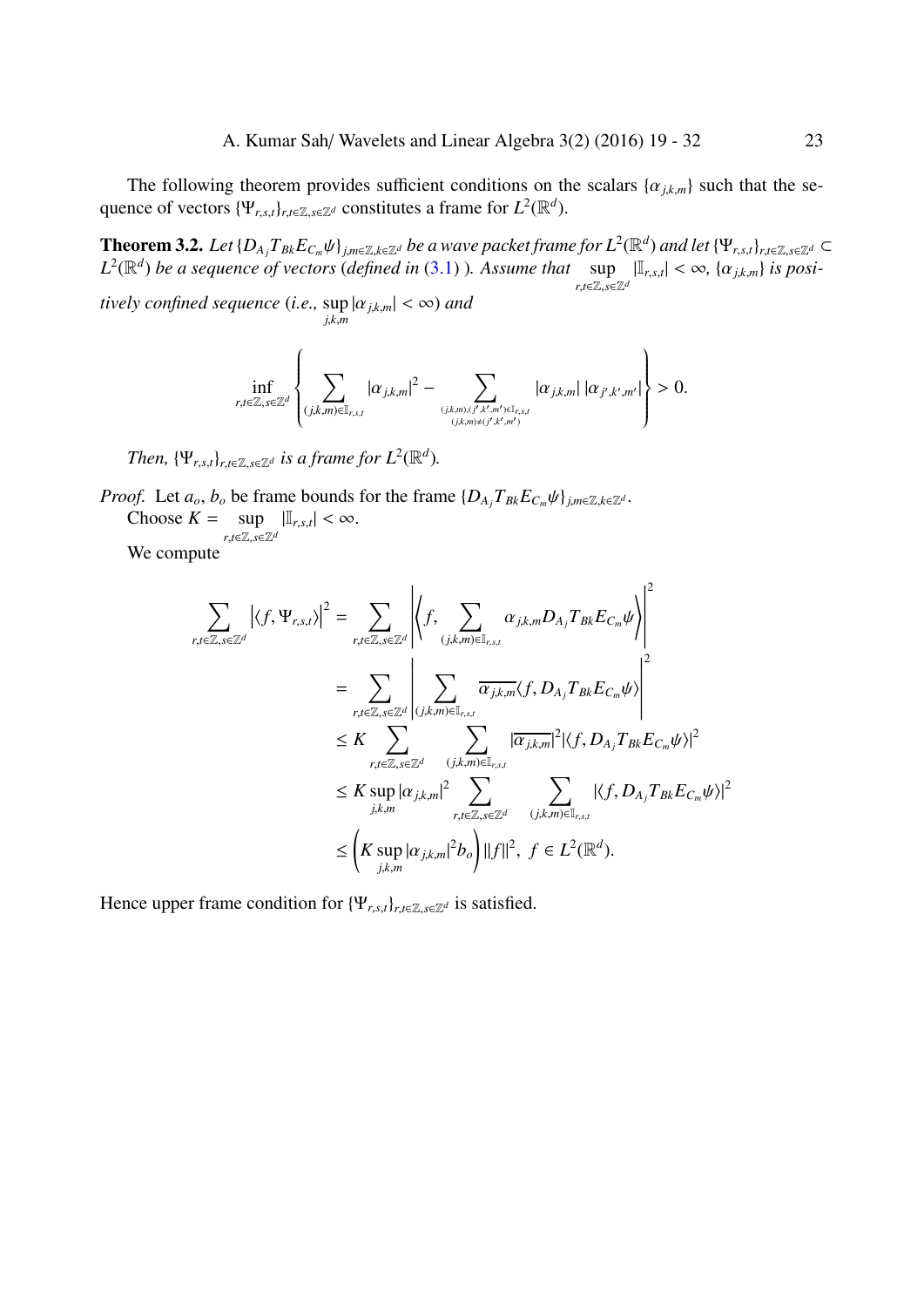For the lower frame condition, we compute

$$
\sum_{r,t\in\mathbb{Z},s\in\mathbb{Z}^{d}}|\langle f,\Psi_{r,s,t}\rangle|^{2}
$$
\n
$$
=\sum_{r,t\in\mathbb{Z},s\in\mathbb{Z}^{d}}\left|\langle f,\sum_{(j,k,m)\in\mathbb{I}_{r,s,t}}\alpha_{j,k,m}D_{A_{j}}T_{Bk}E_{C_{m}}\psi\rangle\right|^{2}
$$
\n
$$
=\sum_{r,t\in\mathbb{Z},s\in\mathbb{Z}^{d}}\left|\sum_{(j,k,m)\in\mathbb{I}_{r,s,t}}\overline{\alpha_{j,k,m}}\langle f,D_{A_{j}}T_{Bk}E_{C_{m}}\psi\rangle\right|^{2}
$$
\n
$$
=\sum_{r,t\in\mathbb{Z},s\in\mathbb{Z}^{d}}\left|\sum_{(j,k,m)\in\mathbb{I}_{r,s,t}}\alpha_{j,k,m}\overline{\alpha_{j,k,m}}^{2}|\langle f,D_{A_{j}}T_{Bk}E_{C_{m}}\psi\rangle|^{2}
$$
\n
$$
+\sum_{(j,k,m)\in\mathbb{I}_{r,s,t}}\alpha_{j,k,m}\overline{\alpha_{j,k,m}}^{2}\langle f,D_{A_{j}}T_{Bk}E_{C_{m}}\psi\rangle\langle f,D_{A_{j}}T_{Bk}E_{C_{m'}}\psi\rangle|^{2}
$$
\n
$$
\geq \sum_{r,t\in\mathbb{Z},s\in\mathbb{Z}^{d}}\left|\sum_{(j,k,m)\in\mathbb{I}_{r,s,t}}|\alpha_{j,k,m}|^{2}|\langle f,D_{A_{j}}T_{Bk}E_{C_{m}}\psi\rangle|^{2}
$$
\n
$$
-\sum_{(j,k,m)\in\mathbb{I}_{r,s,t}}|\alpha_{j,k,m}\||\alpha_{j,k,m'}^{2}|\langle f,D_{A_{j}}T_{Bk}E_{C_{m}}\psi\rangle|\langle f,D_{A_{j}}T_{Bk}E_{C_{m'}}\psi\rangle|^{2}
$$
\n
$$
\geq \sum_{r,t\in\mathbb{Z},s\in\mathbb{Z}^{d}}|\langle f,D_{A_{r}}T_{B_{s}}E_{C_{t}}\psi\rangle|^{2}
$$
\n
$$
\geq \sum_{r,t\in\mathbb{Z},s\in\mathbb{Z}^{d}}|\langle f,D_{A_{r}}T_{Bs}E_{C_{t}}\psi\rangle|^{2}
$$
\n
$$
\geq
$$

for all  $f \in L^2(\mathbb{R}^d)$ . Hence  $\{\Psi_{r,s,t}\}_{r,t \in \mathbb{Z}, s \in \mathbb{Z}^d}$  is a frame for  $L^2(\mathbb{R}^d)$ .

Next, we give a necessary condition for the sequence of vectors {Ψ*r*,*s*,*t*} defined in (3.1) to be a frame for  $L^2(\mathbb{R}^d)$ .

<span id="page-5-1"></span>**Proposition 3.3.** Let  $\{D_{A_j}T_{Bk}E_{C_m}\psi\}_{j,m\in\mathbb{Z},k\in\mathbb{Z}^d}$  be a wave packet frame for  $L^2(\mathbb{R}^d)$  and let  $\{\Psi_{r,s,t}\}_{r,t\in\mathbb{Z},s\in\mathbb{Z}^d}\subset$  $L^2(\R^d)$  be a sequence given in (3.1). If { $\Psi_{r,s,t}\}_{r,t\in\Z,s\in\Z^d}$  is a frame for  $L^2(\R^d)$ , then there [exist](#page-2-0)s a con*stant*  $\lambda > 0$  *such that* 

$$
\sum_{r,t\in\mathbb{Z},s\in\mathbb{Z}^d} |\langle \Psi_{r,s,t},f\rangle|^2 \leq \lambda \sum_{j,m\in\mathbb{Z},k\in\mathbb{Z}^d} |\langle D_{A_j}T_{Bk}E_{C_m}\psi,f\rangle|^2 \text{ for all } f\in L^2(\mathbb{R}^d). \tag{3.3}
$$

*Proof.* Assume that  $\{\Psi_{r,s,t}\}_{r,t\in\mathbb{Z},s\in\mathbb{Z}^d}$  is a frame for  $L^2(\mathbb{R}^d)$  with frame bounds *a*', *b*'. Then,

$$
\sum_{r,t\in\mathbb{Z},s\in\mathbb{Z}^d} |\langle \Psi_{r,s,t},f\rangle|^2 \le b' \|f\|^2, \ f \in L^2(\mathbb{R}^d). \tag{3.4}
$$

<span id="page-5-2"></span><span id="page-5-0"></span> $\Box$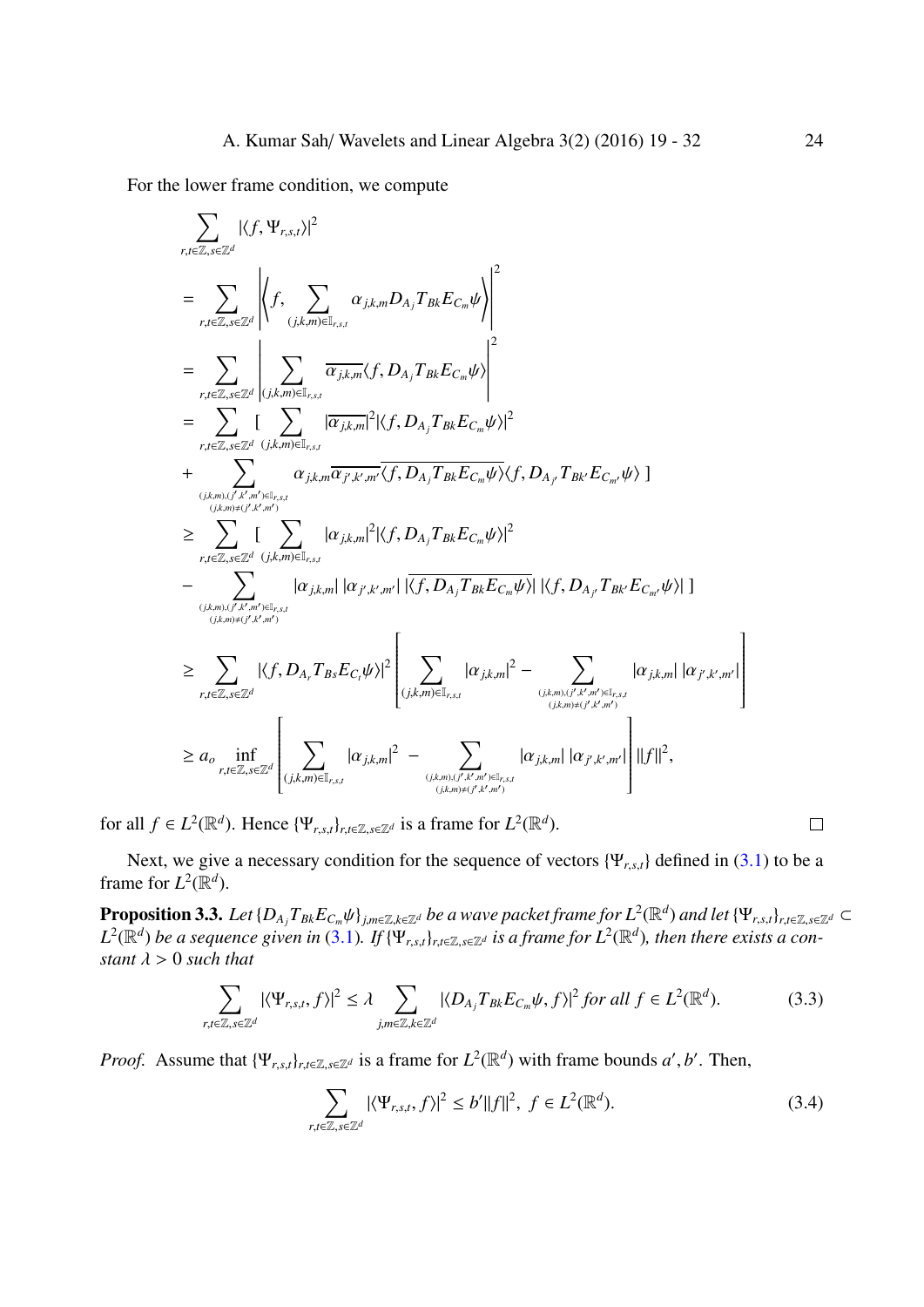Let  $a_o$  be a lower frame bound of the frame  $\{D_{A_i}T_{Bk}E_{C_m}\psi\}_{j,m\in\mathbb{Z},k\in\mathbb{Z}^d}$ . Then

$$
a_o||f||^2 \leq \sum_{j,m\in\mathbb{Z},k\in\mathbb{Z}^d} |\langle f,D_{A_j}T_{Bk}E_{C_m}\psi\rangle|^2, \ f\in L^2(\mathbb{R}^d).
$$

That is,

$$
||f||^2 \leq \frac{1}{a_o} \sum_{j,m \in \mathbb{Z}, k \in \mathbb{Z}^d} |\langle f, D_{A_j} T_{Bk} E_{C_m} \psi \rangle|^2, \ f \in L^2(\mathbb{R}^d). \tag{3.5}
$$

Choose  $\lambda = \frac{b'}{a}$  $\frac{b'}{a_o} > 0$ . Then, by using (3.4) and (3.5), we have

$$
\sum_{r,t\in\mathbb{Z},s\in\mathbb{Z}^d}|\langle \Psi_{r,s,t},f\rangle|^2\leq \lambda \sum_{j,m\in\mathbb{Z},k\in\mathbb{Z}^d}|\langle f,D_{A_j}T_{Bk}E_{C_m}\psi\rangle|^2 \text{ for all }f\in L^2(\mathbb{R}^d).
$$

The proposition is proved.

We now demonstrate by a concrete example that the condition given in Proposition 3.3 is not sufficient.

**Example 3.4.** Let  $E_{C_m} = I_{L^2(\mathbb{R}^d)}$  (the identity operator on  $L^2(\mathbb{R}^d)$ ) for all  $m \in \mathbb{Z}$ , let *A* be any expansive  $d \times d$  matrix and  $A_j = A^j$  for all  $j \in \mathbb{Z}$ . Choose  $\alpha_{j,k,m} = 1$  $\alpha_{j,k,m} = 1$  $\alpha_{j,k,m} = 1$ ,  $j,m \in \mathbb{Z}, k \in \mathbb{Z}^d$ . Then, there exist  $\psi \in L^2(\mathbb{R}^d)$  such that  $\widehat{\psi} = \chi_E$ , where *E* is a compact subset of  $\mathbb{R}^d$  and hence,  $\{D_{A_j}T_{Bk}E_{C_m}\psi\}_{j,m\in\mathbb{Z},k\in\mathbb{Z}^d}=\{D_{A_j}T_{Bk}\psi\}_{j\in\mathbb{Z},k\in\mathbb{Z}^d}$  is an orthonormal system in  $L^2(\mathbb{R}^d)$ . Let  $k_o \in \mathbb{Z}^d$  be arbitrary but fixed.

Define

$$
\mathbb{I}_{1,k_o,t} = \{(1, k_o, t), (2, k_o, t)\}, t \in \mathbb{Z}.
$$
  
\n
$$
\mathbb{I}_{r,k_o,t} = \{(r+1, k_o, t)\}, r \ge 2, t \in \mathbb{Z}.
$$
  
\n
$$
\mathbb{I}'_{r,k_o,t} = \{(r, k_o, t)\}, r \le 0, r, t \in \mathbb{Z}.
$$
  
\n
$$
\mathbb{I}_{r,s,t} = \{(r, s, t)\}, s \ne k_o, r, t \in \mathbb{Z}, s \in \mathbb{Z}^d
$$

Choose  $f_0 = D_{A^1} T_{Bk_0} E_{C_0} \psi - D_{A^2} T_{Bk_0} E_{C_0} \psi$   $= D_{A^1} T_{Bk_0} \psi - D_{A^2} T_{Bk_0} \psi$ . Then,  $f_0$  is a nonzero vector in  $L^2(\mathbb{R}^d)$ .

By using orthonormality of the system  $\{D_{A_i}T_{Bk}E_{C_m}\psi\}_{j,m\in\mathbb{Z},k\in\mathbb{Z}^d}$ , we compute

$$
\left\langle f_o, \sum_{j,k,m \in I_{1,k_o,t} \atop t \in \mathbb{Z}} D_{A_j} T_{Bk} E_{C_m} \psi \right\rangle = \left\langle D_{A^1} T_{Bk_o} E_0 \psi - D_{A^2} T_{Bk_o} E_0 \psi, \sum_{(j,k,m) \in I_{1,k_o,t} \atop t \in \mathbb{Z}} D_{A_j} T_{Bk} E_{C_m} \psi \right\rangle
$$
  
\n
$$
= \left\langle D_{A^1} T_{Bk_o} \psi, D_{A^1} T_{Bk_o} \psi \right\rangle + \left\langle D_{A^1} T_{Bk_o} \psi, D_{A^2} T_{Bk_o} \psi \right\rangle
$$
  
\n
$$
- \left\langle D_{A^2} T_{Bk_o} \psi, D_{A^1} T_{Bk_o} \psi \right\rangle - \left\langle D_{A^2} T_{Bk_o} \psi, D_{A^2} T_{Bk_o} \psi \right\rangle
$$
  
\n
$$
= 1 + 0 - 0 - 1
$$
  
\n
$$
= 0.
$$

 $\Box$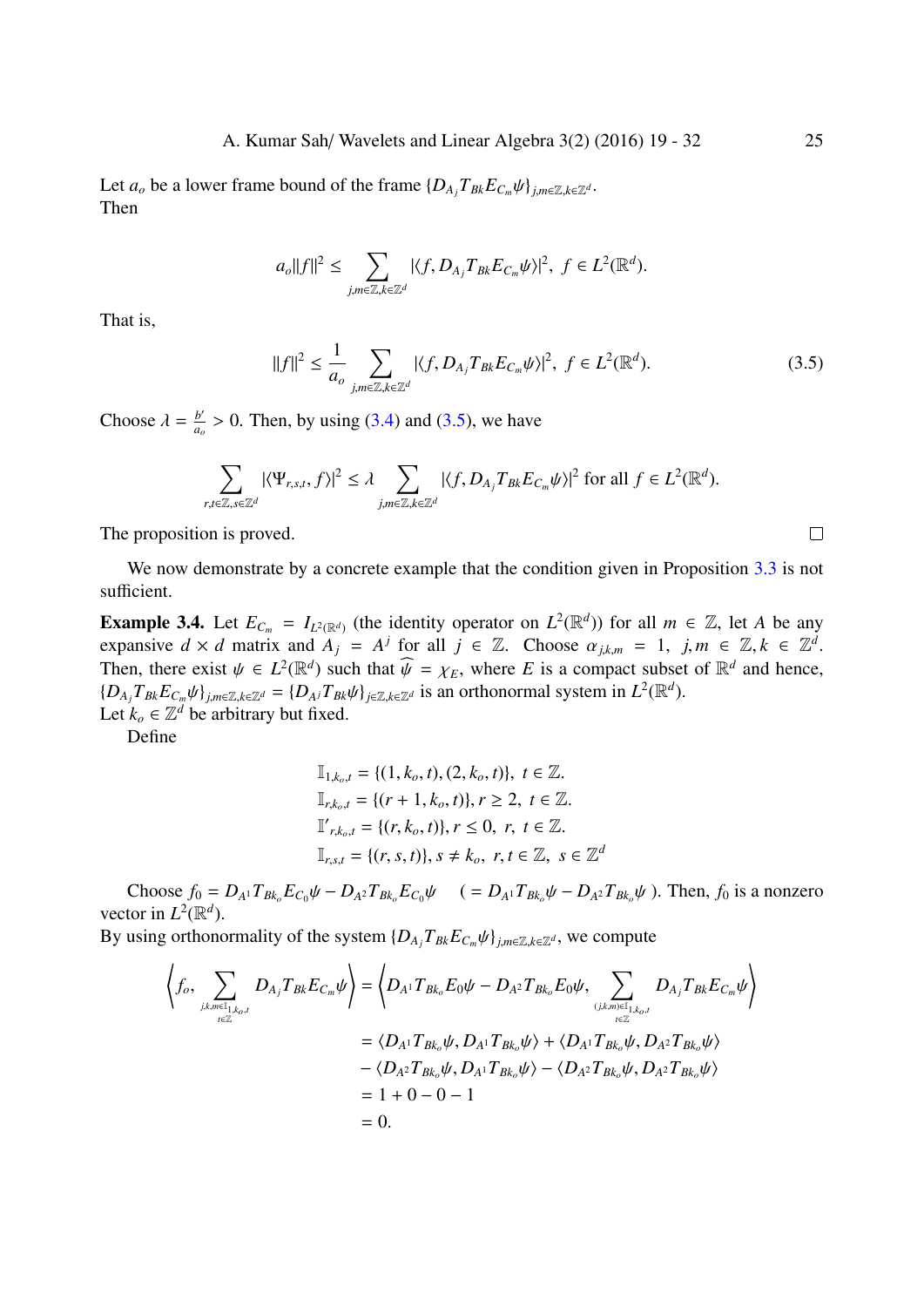Again by using orthonormality of the system  $\{D_{A_j}T_{B_k}E_{C_m}\psi\}_{j,m\in\mathbb{Z},k\in\mathbb{Z}^d}$ , we have

$$
\left\langle f_0, \sum_{(j,k,m)\in \mathbb{I}_{r,k_o,t}\atop r\geq 2,r,t\in \mathbb{Z}} D_{A_j} T_{Bk} E_{C_m} \psi \right\rangle = \left\langle D_{A^1} T_{Bk_o} E_{C_o} \psi - D_{A^2} T_{Bk_o} E_{C_0} \psi, \sum_{(j,k,m)\in \mathbb{I}_{r,k_o,t}\atop r\geq 2,r,t\in \mathbb{Z}} D_{A_j} T_{Bk} E_{C_m} \psi \right\rangle
$$
  
\n
$$
= 0,
$$
  
\n
$$
\left\langle f_0, \sum_{(j,k,m)\in \mathbb{I}_{r,k_o,t}\atop r\leq 0,r,t\in \mathbb{Z}} D_{A_j} T_{Bk} E_{C_m} \psi \right\rangle = \left\langle D_{A^1} T_{Bk_o} E_{C_o} \psi - D_{A^2} T_{Bk_o} E_{C_0} \psi, \sum_{(j,k,m)\in \mathbb{I}_{r,k_o,t}\atop r\leq 0,r,t\in \mathbb{Z}} D_{A_j} T_{Bk} E_{C_m} \psi \right\rangle
$$

$$
f_{\rm{max}}
$$

and

$$
\left\langle f_0, \sum_{(j,k,m)\in\mathbb{I}_{r,s,t}\atop r,t\in\mathbb{Z},s\in\mathbb{Z}^d\setminus\{k_o\}} D_{A_j}T_{Bk}E_{C_m}\psi\right\rangle = \left\langle D_{A^1}T_{Bk_o}E_{C_o}\psi - D_{A^2}T_{Bk_o}E_{C_0}\psi, \sum_{(j,k,m)\in\mathbb{I}_{r,s,t}\atop r,t\in\mathbb{Z},s\in\mathbb{Z}^d\setminus\{k_o\}} D_{A_j}T_{Bk}E_{C_m}\psi\right\rangle
$$
  
= 0.

Therefore,  $\langle f_0, \Psi_{r,s,t} \rangle = 0$  for all  $r, t \in \mathbb{Z}, s \in \mathbb{Z}^d$ . That is, the system  $\{\Psi_{r,s,t}\}_{r,t \in \mathbb{Z}, s \in \mathbb{Z}^d}$  is not complete in  $L^2(\mathbb{R}^d)$ . Hence  $\{\Psi_{r,s,t}\}_{r,t\in\mathbb{Z},s\in\mathbb{Z}^d}$  is not a frame for  $L^2(\mathbb{R}^d)$ .

To show  $\{\Psi_{r,s,t}\}_{r,t\in\mathbb{Z},s\in\mathbb{Z}^d}$  satisfies the inequality (3.3), we compute

 $= 0$ 

$$
\sum_{r,t\in\mathbb{Z},s\in\mathbb{Z}^d} |\langle \Psi_{r,s,t},f\rangle|^2
$$
\n
$$
= \sum_{r,t\in\mathbb{Z},s\in\mathbb{Z}^d} \left| \left\langle \sum_{(j,k,m)\in\mathbb{I}_{r,s,t}} \alpha_{j,k,m} D_{A_j} T_{Bk} E_{C_m} \psi, f \right\rangle \right|^2
$$
\n
$$
= \sum_{t\in\mathbb{Z}} \left| \left\langle \sum_{(j,k,m)\in\mathbb{I}_{1,k_o,t}} D_{A_j} T_{Bk} E_{C_m} \psi, f \right\rangle \right|^2 + \sum_{r\geq 2,r,t\in\mathbb{Z}} \left| \left\langle \sum_{(j,k,m)\in\mathbb{I}_{r,k_o,t}} D_{A_j} T_{Bk} E_{C_m} \psi, f \right\rangle \right|^2
$$
\n
$$
+ \sum_{r\leq 0,r,t\in\mathbb{Z}} \left| \left\langle \sum_{(j,k,m)\in\mathbb{I}_{r,k_o,t}} D_{A_j} T_{Bk} E_{C_m} \psi, f \right\rangle \right|^2
$$
\n
$$
+ \sum_{r,t\in\mathbb{Z},s\in\mathbb{Z}^d \setminus \{k_o\}} \left| \left\langle \sum_{(j,k,m)\in\mathbb{I}_{r,s,t}} D_{A_j} T_{Bk} E_{C_m} \psi, f \right\rangle \right|^2
$$
\n
$$
\leq 2 \sum_{j,m\in\mathbb{Z},k\in\mathbb{Z}^d} |\langle D_{A_j} T_{Bk} E_{C_m} \psi, f \rangle|^2.
$$

Therefore, the system  $\{\Psi_{r,s,t}\}_{r,t\in\mathbb{Z},s\in\mathbb{Z}^d}$  satisfies the condition (3.3) given in the Proposition 3.3 for  $\lambda = 2$ .

The following theorem give a necessary condition for the sequence of vectors {Ψ*r*,*s*,*t*} defined in (3.1) to be a frame for  $L^2(\mathbb{R}^d)$  in terms of scalars  $\alpha_{j,k,m}$ .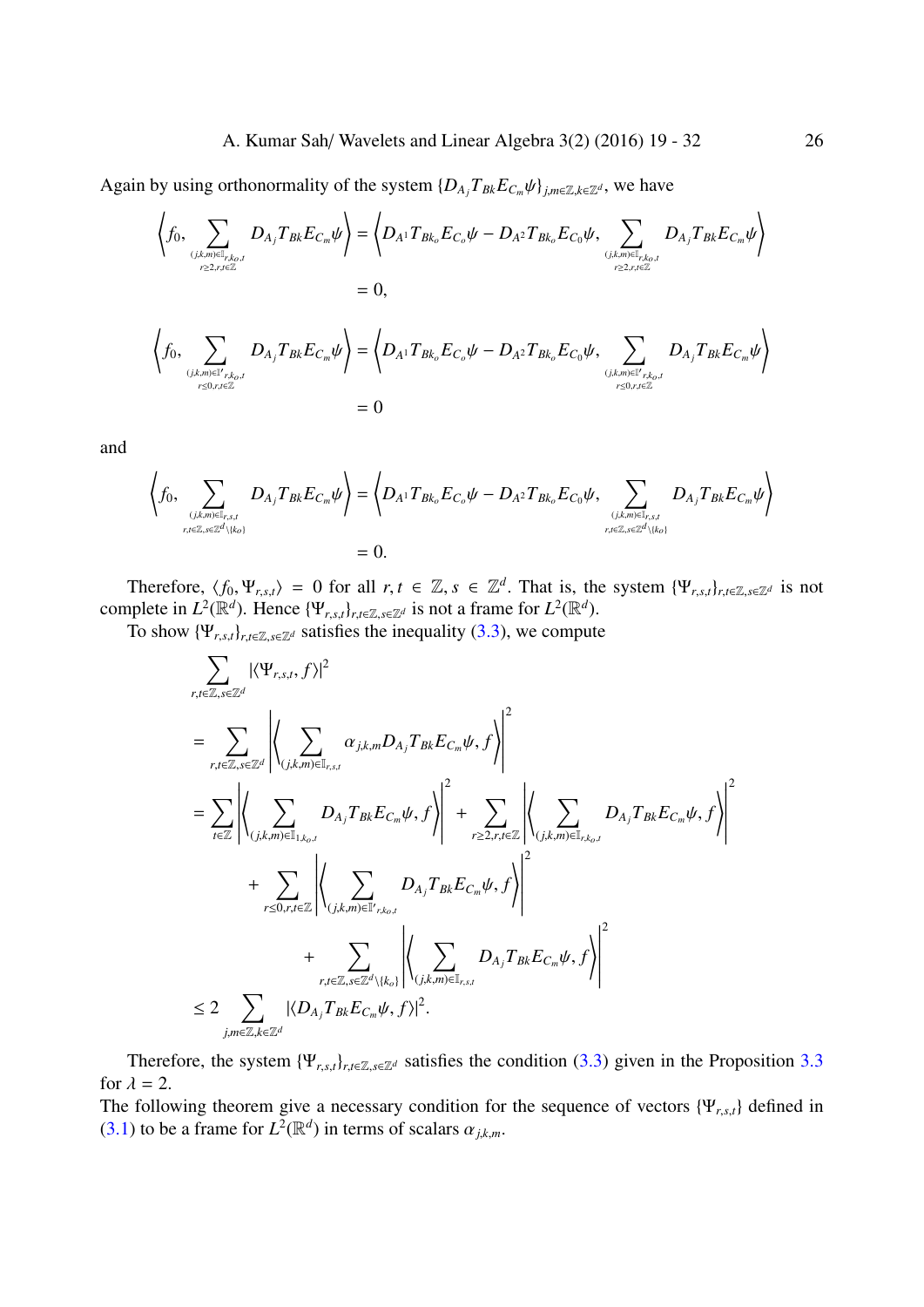**Theorem 3.5.** Let  $\{D_{A_j}T_{Bk}E_{C_m}\psi\}_{j,m\in\mathbb{Z},k\in\mathbb{Z}^d}$  be a Bessel sequence for  $L^2(\mathbb{R}^d)$  with bounds  $b_o$ , and let  $\{\alpha_{j,k,m}\}\$ is positively confined sequence. If  $\{\Psi_{r,s,t}\}_{r,t\in\mathbb{Z},s\in\mathbb{Z}^d}$  is a frame for  $L^2(\mathbb{R}^d)$  with lower bounds γ*o, then*

$$
\gamma_o \leq K \sup_{j,k,m} |\alpha_{j,k,m}|^2 b_o,
$$

*where*  $K = \sup$ *r*,*t*∈Z,*s*∈Z*<sup>d</sup>*  $|\mathbb{I}_{r,s,t}| < \infty$ .

*Proof.* We compute

$$
\gamma_o ||f||^2 \leq \sum_{r,t \in \mathbb{Z}, s \in \mathbb{Z}^d} \left| \langle f, \Psi_{r,s,t} \rangle \right|^2 = \sum_{r,t \in \mathbb{Z}, s \in \mathbb{Z}^d} \left| \langle f, \sum_{(j,k,m) \in \mathbb{I}_{r,s,t}} \alpha_{j,k,m} D_{A_j} T_{Bk} E_{C_m} \psi \rangle \right|^2
$$
  

$$
\leq K \sup_{j,k,m} |\alpha_{j,k,m}|^2 \sum_{r,t \in \mathbb{Z}, s \in \mathbb{Z}^d} \sum_{(j,k,m) \in \mathbb{I}_{r,s,t}} |\langle f, D_{A_j} T_{Bk} E_{C_m} \psi \rangle|^2
$$
  

$$
\leq \left( K \sup_{j,k,m} |\alpha_{j,k,m}|^2 b_o \right) ||f||^2, \ f \in L^2(\mathbb{R}^d),
$$

where  $K = \sup$ *r*,*t*∈Z,*s*∈Z*<sup>d</sup>*  $|\mathbb{I}_{r,s,t}| < \infty$ . This completes the proof.

If coefficients (in the sense of Fourier) associated with the system  $\{\Psi_{r,s,t}\}_{r,t\in\mathbb{Z},s\in\mathbb{Z}^d}$  are images of coefficients associated with the wave packet frame for  $L^2(\mathbb{R}^d)$  under a certain bounded linear operator, then situation is different than those given in the Proposition 3.3. In this direction, the following result characterize the system  $\{\Psi_{r,s,t}\}_{r,t\in\mathbb{Z},s\in\mathbb{Z}^d}$  as a frame for  $L^2(\mathbb{R}^d)$ .

**Theorem 3.6.** Let  $\{D_{A_j}T_{Bk}E_{C_m}\psi\}_{j,m\in\mathbb{Z},k\in\mathbb{Z}^d}$  be a wave packet frame for  $L^2(\mathbb{R}^d)$  and let  $\{\Psi_{r,s,t}\}_{r,t\in\mathbb{Z},s\in\mathbb{Z}^d}\subset$  $L^2(\mathbb{R}^d)$  be a sequence given in (3.1). Assume that  $T: \ell^2(\mathbb{Z}^{d+2}) \to \ell^2(\mathbb{Z}^{(d+2)})$  $T: \ell^2(\mathbb{Z}^{d+2}) \to \ell^2(\mathbb{Z}^{(d+2)})$  $T: \ell^2(\mathbb{Z}^{d+2}) \to \ell^2(\mathbb{Z}^{(d+2)})$  be a bounded linear *operator such that*

$$
T(\{\langle D_{A_j}T_{Bk}E_{C_m}\psi,f\rangle\}_{j,m\in\mathbb{Z},k\in\mathbb{Z}^d})=\{\langle \Psi_{r,s,t},f\rangle\}_{r,t\in\mathbb{Z},s\in\mathbb{Z}^d},\;f\in L^2(\mathbb{R}^d).
$$

Then,  $\{\Psi_{r,s,t}\}_{r,t\in\mathbb{Z},s\in\mathbb{Z}^d}$  is a frame for  $L^2(\mathbb{R}^d)$  if and only if there exists a constant  $\mu>0$  such that

$$
\sum_{r,t\in\mathbb{Z},s\in\mathbb{Z}^d}|\langle \Psi_{r,s,t},f\rangle|^2\geq\mu\sum_{j,m\in\mathbb{Z},k\in\mathbb{Z}^d}|\langle D_{A_j}T_{Bk}E_{C_m}\psi,f\rangle|^2\text{ for all }f\in L^2(\mathbb{R}^d).
$$

*Proof.* For the proof of this theorem, we refer [1, 17].

Now, we consider linear combinations of wave packet frame of the form

$$
\Phi_s = \sum_{j,m \in \mathbb{Z}, k \in \mathbb{Z}^d} \alpha_{s,j,k,m} D_{A_j} T_{Bk} E_{C_m} \psi \quad (s \in \mathbb{Z}).
$$

The following theorem gives sufficient conditions on the scalars  $\{\alpha_{s,j,k,m}\}_{s,j,m\in\mathbb{Z},k\in\mathbb{Z}^d}$  such that the vectors  $\{\Phi_s\}_{s \in \mathbb{Z}}$  is a frame for  $L^2(\mathbb{R}^d)$ .

 $\Box$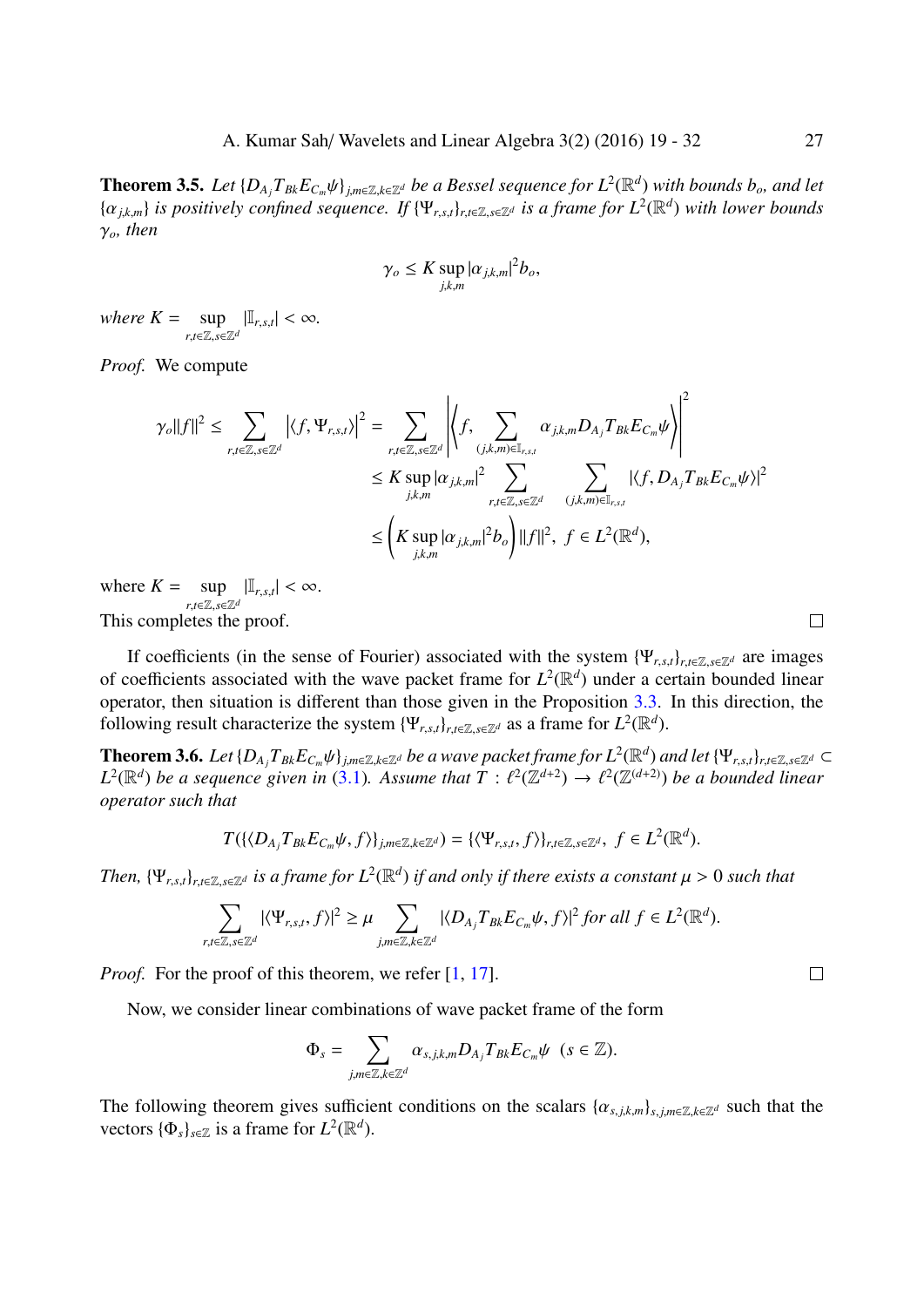<span id="page-9-1"></span>**Theorem 3.7.** Suppose that  $\{D_{A_j}T_{Bk}E_{C_m}\psi\}_{j,m\in\mathbb{Z},k\in\mathbb{Z}^d}$  is a wave packet frame for  $L^2(\mathbb{R}^d)$  with bounds  $a_o, b_o$  *and let*  $\{\alpha_{s,j,k,m}\}_{j,m\in\mathbb{Z},k\in\mathbb{Z}^d}\subseteq \ell^2(\mathbb{Z}^{d+2})$ *, for each*  $s\in\mathbb{Z}$ *. If* 

$$
\mu := \inf_{j,m\in\mathbb{Z},k\in\mathbb{Z}^d}\left[\sum_{s\in\mathbb{Z}}|\alpha_{s,j,k,m}|^2 - \sum_{j',m'\in\mathbb{Z},k'\in\mathbb{Z}^d}\left|\sum_{s\in\mathbb{Z}}\alpha_{s,j,k,m}\overline{\alpha_{s,j',k',m'}}\right|\right] > 0,
$$
  

$$
v := \sup_{j,m\in\mathbb{Z},k\in\mathbb{Z}^d}\sum_{j',m'\in\mathbb{Z},k'\in\mathbb{Z}^d}\left|\sum_{s\in\mathbb{Z}}\alpha_{s,j,k,m}\overline{\alpha_{s,j',k',m'}}\right| < \infty.
$$

*Then,*  ${\{\Phi_s\}}_{s \in \mathbb{Z}}$   $\equiv$  $\left\{\right.$  $\overline{\mathcal{L}}$ ∑ *j*,*m*∈Z,*k*∈Z*<sup>d</sup>*  $\alpha_{s,j,k,m}D_{A_j}T_{Bk}E_{C_m}\psi$  $\left\{ \right.$  *s*∈Z  $i$ *s a frame for*  $L^2(\mathbb{R}^d)$  *with frame bounds*  $\mu a_o$ *,*  $\nu b_o$ *.* 

*Proof.* We compute

$$
\sum_{s \in \mathbb{Z}} |\langle \Phi_s, f \rangle|^2 = \sum_{s \in \mathbb{Z}} \left| \left\langle \sum_{j,m \in \mathbb{Z}, k \in \mathbb{Z}^d} \alpha_{s,j,k,m} D_{A_j} T_{Bk} E_{C_m} \psi, f \right\rangle \right|^2
$$
\n
$$
= \sum_{s \in \mathbb{Z}} \left| \sum_{j,m \in \mathbb{Z}, k \in \mathbb{Z}^d} \alpha_{s,j,k,m} \langle D_{A_j} T_{Bk} E_{C_m} \psi, f \rangle \right|^2
$$
\n
$$
= \sum_{s \in \mathbb{Z}} \sum_{j,m \in \mathbb{Z}, k \in \mathbb{Z}^d} |\alpha_{s,j,k,m}|^2 |\langle D_{A_j} T_{Bk} E_{C_m} \psi, f \rangle|^2
$$
\n
$$
+ \sum_{s \in \mathbb{Z}} \sum_{j,m \in \mathbb{Z}, k \in \mathbb{Z}^d} \sum_{\substack{j,m' \in \mathbb{Z}, k' \in \mathbb{Z}^d \\ (j,k,m) \neq (j',k',m')} } \alpha_{s,j,k,m} \overline{\alpha_{s,j',k',m'}} \langle D_{A_j} T_{Bk} E_{C_m} \psi, f \rangle \langle f, D_{A_j} T_{Bk'} E_{C_{m'}} \psi \rangle
$$
\n
$$
= (\mathbf{H}) + (\mathbf{H} \cdot \mathbf{H}). \tag{3.6}
$$

By Cauchy-Schwartz's inequality, we have

<span id="page-9-0"></span>
$$
|(\mathbf{F} \cdot \mathbf{F})| \leq \sum_{j,m \in \mathbb{Z}, k \in \mathbb{Z}^d} \sum_{j',m' \in \mathbb{Z}, k' \in \mathbb{Z}^d \atop (j,k,m) \neq (j',k',m')} |\langle D_{A_j} T_{Bk} E_{C_m} \psi, f \rangle \langle f, D_{A_j} T_{Bk'} E_{C_{m'}} \psi \rangle| \left| \sum_{s \in \mathbb{Z}} \alpha_{s,j,k,m} \overline{\alpha_{s,j',k',m'}} \right|
$$
  

$$
\leq \left( \sum_{j,m \in \mathbb{Z}, k \in \mathbb{Z}^d} \sum_{j',m' \in \mathbb{Z}, k' \in \mathbb{Z}^d \atop (j,k,m) \neq (j',k',m')} |\langle D_{A_j} T_{Bk} E_{C_m} \psi, f \rangle|^2 \left| \sum_{s \in \mathbb{Z}} \alpha_{s,j,k,m} \overline{\alpha_{s,j',k',m'}} \right| \right)^{\frac{1}{2}}
$$
  

$$
\times \left( \sum_{j,m \in \mathbb{Z}, k \in \mathbb{Z}^d} \sum_{j',m' \in \mathbb{Z}, k' \in \mathbb{Z}^d \atop (j,k,m) \neq (j',k',m')} |\langle f, D_{A_{j'}} T_{Bk'} E_{C_{m'}} \psi \rangle|^2 \left| \sum_{s \in \mathbb{Z}} \alpha_{s,j,k,m} \overline{\alpha_{s,j',k',m'}} \right| \right)^{\frac{1}{2}}.
$$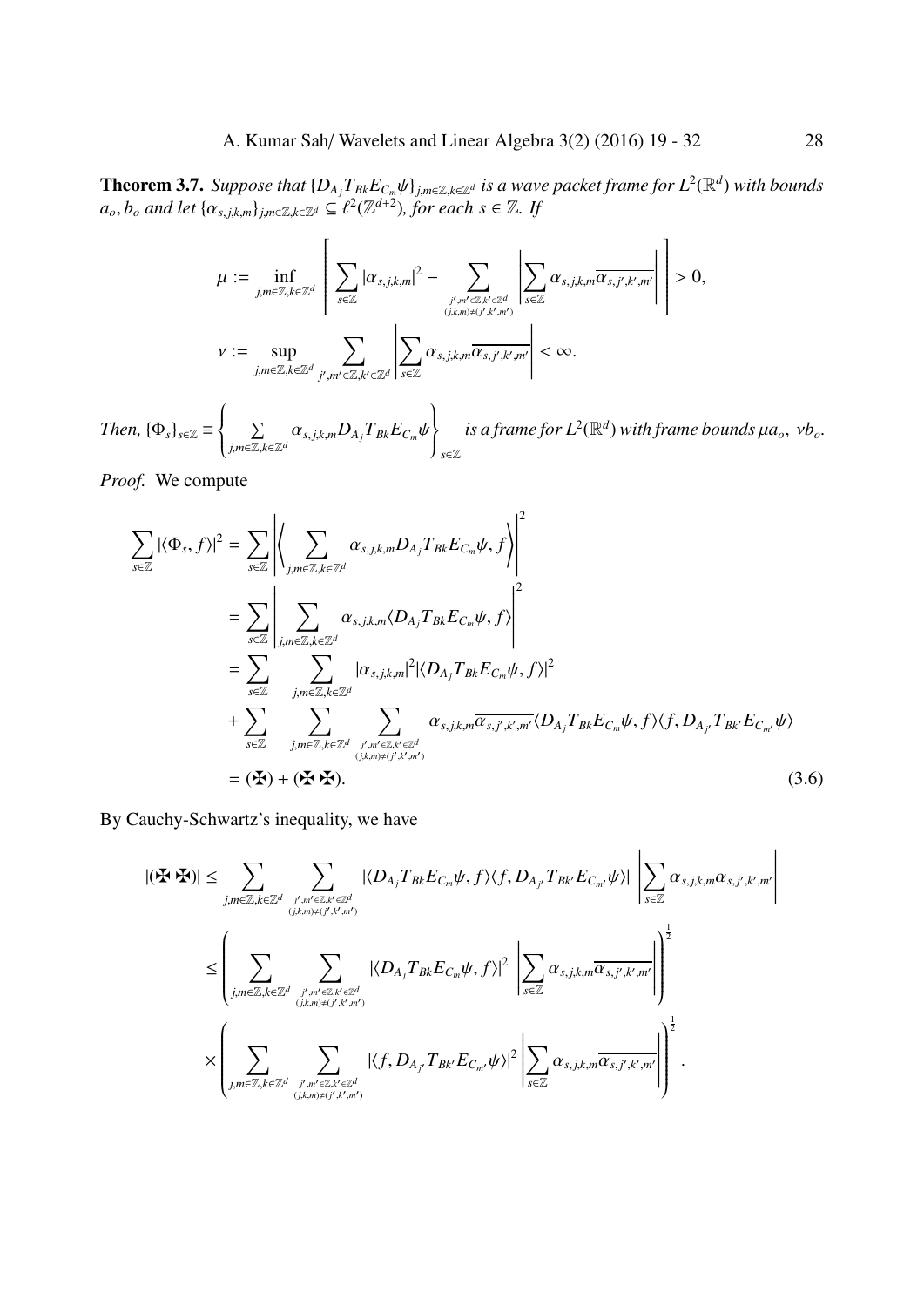We observe that the two terms in the last product are identical. Indeed, for all  $f \in L^2(\mathbb{R}^d)$ , we have

$$
\sum_{j,m\in\mathbb{Z},k\in\mathbb{Z}^d}\sum_{j',m'\in\mathbb{Z},k'\in\mathbb{Z}^d \atop (j,k,m)\neq (j',k',m')}|\langle f,D_{A_{j'}}T_{Bk'}E_{C_{m'}}\psi\rangle|^2\left|\sum_{s\in\mathbb{Z}}\alpha_{s,j,k,m}\overline{\alpha_{s,j',k',m'}}\right|
$$
\n
$$
=\sum_{j',m'\in\mathbb{Z},k'\in\mathbb{Z}^d}\sum_{j,m\in\mathbb{Z},k\in\mathbb{Z}^d \atop (j,k,m)\neq (j',k',m')}|\langle f,D_{A_{j'}}T_{Bk'}E_{C_{m'}}\psi\rangle|^2\left|\sum_{s\in\mathbb{Z}}\alpha_{s,j,k,m}\overline{\alpha_{s,j',k',m'}}\right|
$$
\n
$$
=\sum_{j,m\in\mathbb{Z},k\in\mathbb{Z}^d}\sum_{j',m'\in\mathbb{Z},k'\in\mathbb{Z}^d \atop (j,k,m)\neq (j',k',m')}|\langle D_{A_{j}}T_{Bk}E_{C_{m}}\psi,f\rangle|^2\left|\sum_{s\in\mathbb{Z}}\alpha_{s,j,k,m}\overline{\alpha_{s,j',k',m'}}\right|.
$$

Therefore, for all  $f \in L^2(\mathbb{R}^d)$ , we have

$$
|(\mathbf{F} \cdot \mathbf{F})| \leq \sum_{j,m \in \mathbb{Z}, k \in \mathbb{Z}^d} \sum_{\substack{j', m' \in \mathbb{Z}, k' \in \mathbb{Z}^d \\ (j,k,m) \neq (j',k',m')} } |\langle D_{A_j} T_{B k} E_{C_m} \psi, f \rangle|^2 \left| \sum_{s \in \mathbb{Z}} \alpha_{s,j,k,m} \overline{\alpha_{s,j',k',m'}} \right|.
$$
 (3.7)

Thus, by using  $(3.6)$  and  $(3.7)$ , we have

$$
\sum_{s\in\mathbb{Z}}|\langle \Phi_s, f\rangle|^2
$$
\n
$$
= \sum_{s\in\mathbb{Z}}\left|\left\langle \sum_{j,m\in\mathbb{Z},k\in\mathbb{Z}^d} \alpha_{s,j,k,m}D_{A_j}T_{Bk}E_{C_m}\psi, f\rangle\right|^2\right|
$$
\n
$$
\geq \sum_{s\in\mathbb{Z}}\left|\sum_{j,m\in\mathbb{Z},k\in\mathbb{Z}^d} |\alpha_{s,j,k,m}|^2|\langle D_{A_j}T_{Bk}E_{C_m}\psi, f\rangle|^2 - \sum_{j,m\in\mathbb{Z},k\in\mathbb{Z}^d} |\langle D_{A_j}T_{Bk}E_{C_m}\psi, f\rangle|^2\right|\sum_{s\in\mathbb{Z}} \alpha_{s,j,k,m}\overline{\alpha_{s,j',k',m'}}|
$$
\n
$$
= \sum_{j,m\in\mathbb{Z},k\in\mathbb{Z}^d} |\langle D_{A_j}T_{Bk}E_{C_m}\psi, f\rangle|^2\left|\sum_{s\in\mathbb{Z}} |\alpha_{s,j,k,m}|^2 - \sum_{j,m'\in\mathbb{Z},k'\in\mathbb{Z}^d} \left|\sum_{s\in\mathbb{Z}} \alpha_{s,j,k,m}\overline{\alpha_{s,j',k',m'}}\right|\right|
$$
\n
$$
\geq \mu \sum_{j,m\in\mathbb{Z},k\in\mathbb{Z}^d} |\langle D_{A_j}T_{Bk}E_{C_m}\psi, f\rangle|^2
$$
\n
$$
\geq \mu a_o||f||^2 \text{ for all } f \in L^2(\mathbb{R}^d).
$$

Hence lower frame condition is satisfied. For upper frame condition, by using  $(3.6)$  and  $(3.7)$ , we compute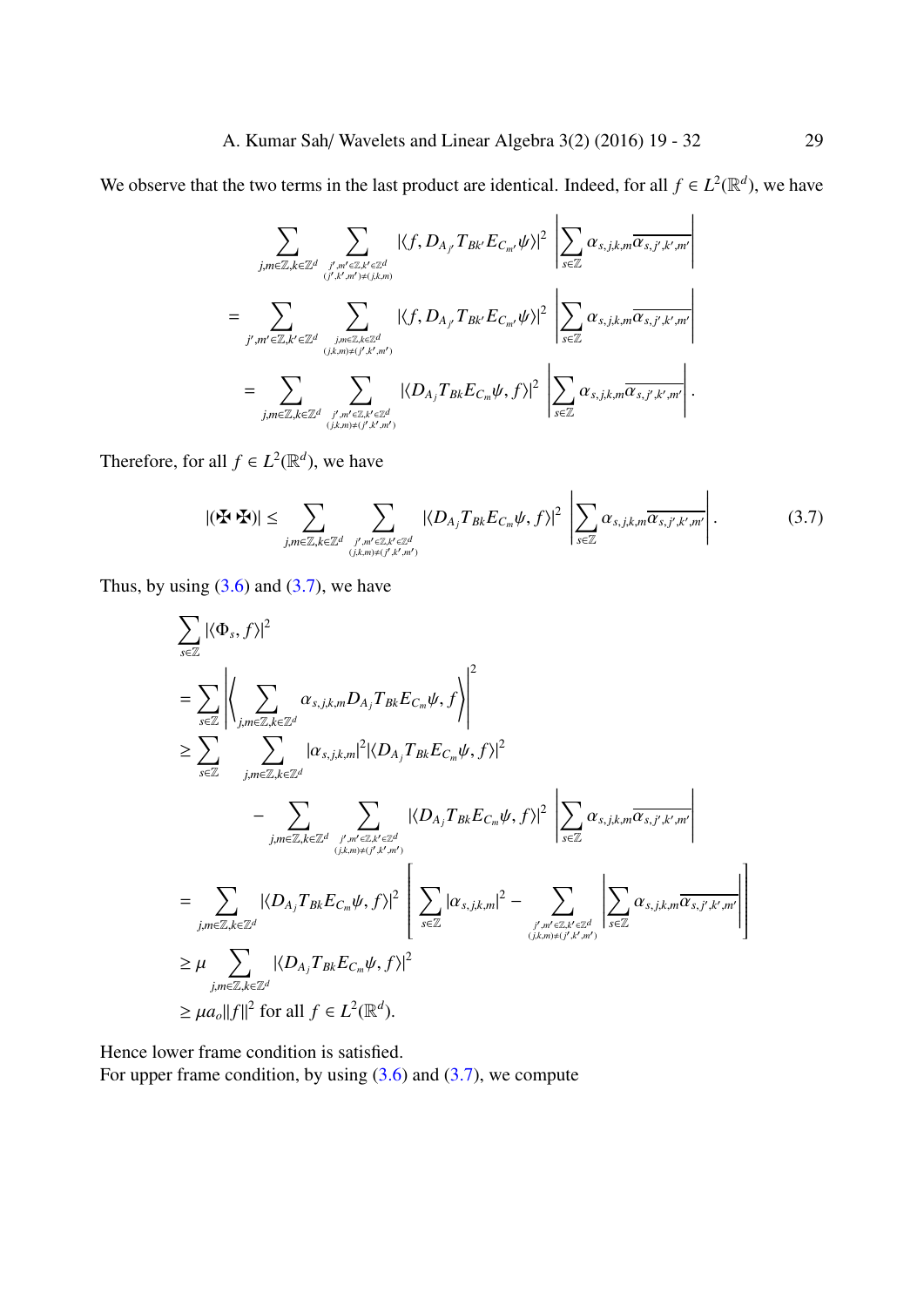$$
\sum_{s\in\mathbb{Z}} |\langle \Phi_s, f \rangle|^2
$$
\n
$$
\leq \sum_{s\in\mathbb{Z}} \sum_{j,m\in\mathbb{Z},k\in\mathbb{Z}^d} |\alpha_{s,j,k,m}|^2 |\langle D_{A_j} T_{Bk} E_{C_m} \psi, f \rangle|^2
$$
\n
$$
+ \sum_{j,m\in\mathbb{Z},k\in\mathbb{Z}^d} \sum_{j',m'\in\mathbb{Z},k'\in\mathbb{Z}^d} |\langle D_{A_j} T_{Bk} E_{C_m} \psi, f \rangle|^2 \left| \sum_{s\in\mathbb{Z}} \alpha_{s,j,k,m} \overline{\alpha_{s,j',k',m'}} \right|
$$
\n
$$
= \sum_{j,m\in\mathbb{Z},k\in\mathbb{Z}^d} |\langle D_{A_j} T_{Bk} E_{C_m} \psi, f \rangle|^2 \left| \sum_{s\in\mathbb{Z}} |\alpha_{s,j,k,m}|^2 + \sum_{\substack{j',m'\in\mathbb{Z},k'\in\mathbb{Z}^d \\ (j,k,m)\neq (j',k',m')}} \left| \sum_{s\in\mathbb{Z}} \alpha_{s,j,k,m} \overline{\alpha_{s,j',k',m'}} \right| \right|
$$
\n
$$
= \sum_{j,m\in\mathbb{Z},k\in\mathbb{Z}^d} |\langle D_{A_j} T_{Bk} E_{C_m} \psi, f \rangle|^2 \left| \sum_{j',m'\in\mathbb{Z},k'\in\mathbb{Z}^d} \left| \sum_{s\in\mathbb{Z}} \alpha_{s,j,k,m} \overline{\alpha_{s,j',k',m'}} \right| \right|
$$
\n
$$
\leq \nu \sum_{j,m\in\mathbb{Z},k\in\mathbb{Z}^d} |\langle D_{A_j} T_{Bk} E_{C_m} \psi, f \rangle|^2
$$
\n
$$
\leq \nu b_o ||f||^2 \text{ for all } f \in L^2(\mathbb{R}^d).
$$

Hence  $\{\Phi_s\}_{s \in \mathbb{Z}}$  is a frame for  $L^2(\mathbb{R}^d)$  with desired frame bounds.

 $\Box$ 

#### *3.1. Application:*

The following example gives an application of Theorem 3.7.

**Example 3.8.** Let  $\{D_{A_j}T_{Bk}E_{C_m}\psi\}_{j,m\in\mathbb{Z},k\in\mathbb{Z}^d}$  be a wave packet frame for  $L^2(\mathbb{R}^d)$ . The set  $\mathbb{Z}\times\mathbb{Z}^d\times\mathbb{Z}$ is a countable set, being a finite product of countable sets. Therefore, there exits a bijection  $\Omega: \mathbb{Z} \to \mathbb{Z} \times \mathbb{Z}^d \times \mathbb{Z}$  $\Omega: \mathbb{Z} \to \mathbb{Z} \times \mathbb{Z}^d \times \mathbb{Z}$  $\Omega: \mathbb{Z} \to \mathbb{Z} \times \mathbb{Z}^d \times \mathbb{Z}$ . For  $s \in \mathbb{Z}$ , define  $\{\alpha_{s,j,k,m}\}_{j,m \in \mathbb{Z}, k \in \mathbb{Z}^d} \subset \ell^2(\mathbb{Z}^{d+2})$  as follows:

$$
\alpha_{s,j,k,m} = \begin{cases} 1 + 1/s, & (j,k,m) = \Omega(s) \\ 0 & (j,k,m) \neq \Omega(s) \end{cases}
$$

and

$$
\alpha_{0,j,k,m} = \begin{cases} 1, & (j,k,m) = \Omega(0) \\ 0 & (j,k,m) \neq \Omega(0). \end{cases}
$$

By definition of  $\Phi_s$   $\left( = \sum_{j,m \in \mathbb{Z}, k \in \mathbb{Z}^d} \alpha_{s,j,k,m} D_{A_j} T_{Bk} E_{C_m} \psi \right)$ , we have

$$
\Phi_s = \begin{cases} (1 + 1/s)D_{A_j}T_{Bk}E_{C_m}\psi, & (j, k, m) = \Omega(s), s \neq 0 \\ D_{A_j}T_{Bk}E_{C_m}\psi, & (j, k, m) = \Omega(0). \end{cases}
$$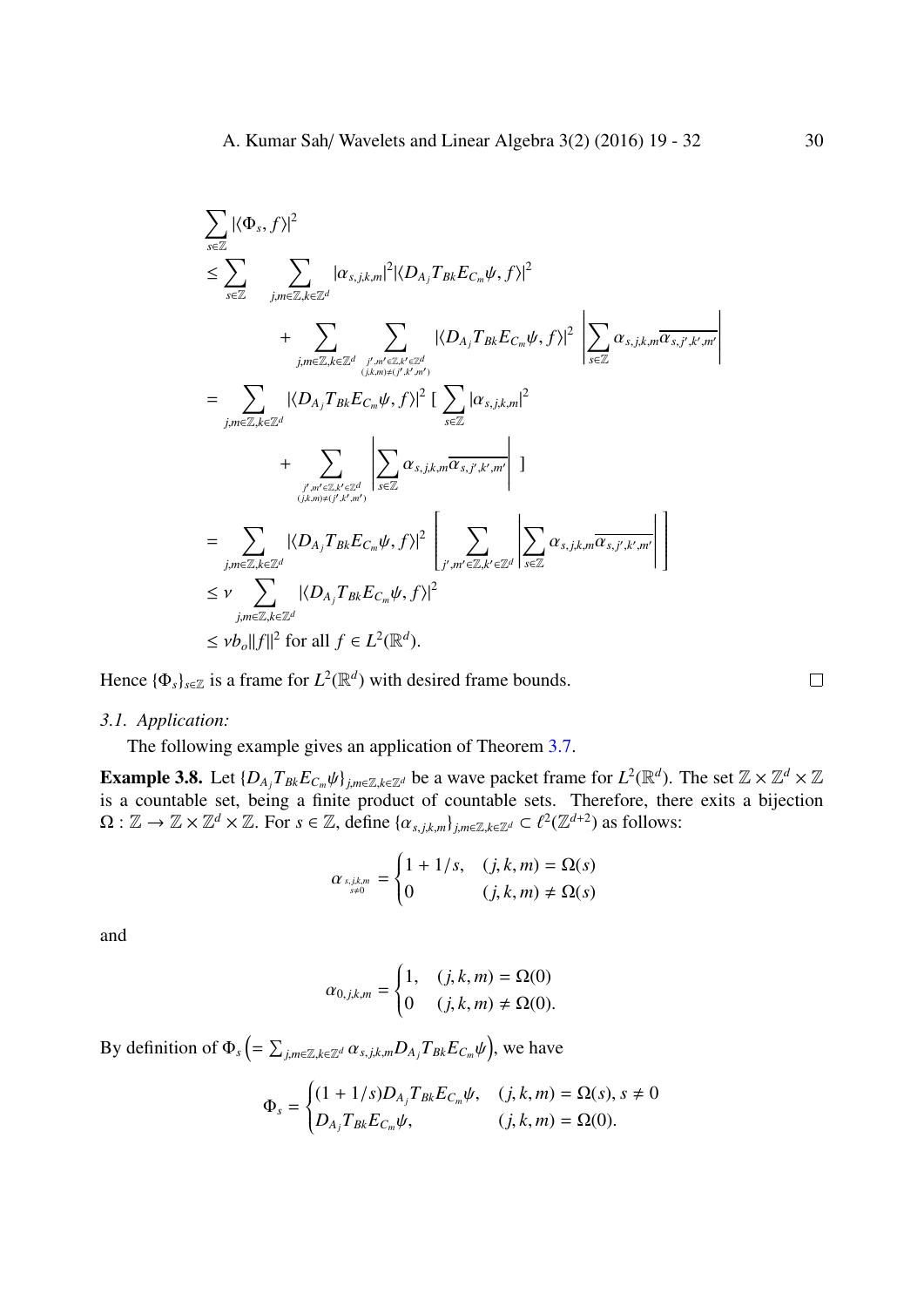For any  $j, m \in \mathbb{Z}, k \in \mathbb{Z}^d$ , we compute

$$
\sum_{s\in\mathbb{Z}}|\alpha_{s,j,k,m}|^2 - \sum_{\substack{j',m'\in\mathbb{Z},k'\in\mathbb{Z}^d\\(j,k,m)\neq(j',k',m')}}\left|\sum_{s\in\mathbb{Z}}\alpha_{s,j,k,m}\overline{\alpha_{s,j',k',m'}}\right|
$$

$$
= \begin{cases} |1+1/s|^2 - 0, & (j,k,m) = \Omega(s), s \neq 0\\ 1-0 & (j,k,m) = \Omega(0) \end{cases}
$$

$$
= \begin{cases} |1+1/s|^2, & (j,k,m) = \Omega(s), s \neq 0\\ 1 & (j,k,m) = \Omega(0). \end{cases}
$$

Therefore

$$
\mu = \inf_{j,m \in \mathbb{Z}, k \in \mathbb{Z}^d} \left[ \sum_{s \in \mathbb{Z}} |\alpha_{s,j,k,m}|^2 - \sum_{j',m' \in \mathbb{Z}, k' \in \mathbb{Z}^d \atop (j,k,m) \neq (j',k',m')} \left| \sum_{s \in \mathbb{Z}} \alpha_{s,j,k,m} \overline{\alpha_{s,j',k',m'}} \right| \right]
$$
  
= 
$$
\inf_{s \in \mathbb{Z} \setminus \{0\}} \{ |1 + 1/s|^2, 1 \}
$$
  
= 1.

To find  $\nu$ , we compute

$$
\sum_{j',m'\in\mathbb{Z},k'\in\mathbb{Z}^d} \left| \sum_{s\in\mathbb{Z}} \alpha_{s,j,k,m} \overline{\alpha_{s,j',k',m'}} \right|
$$
\n
$$
= \left| \sum_{s\in\mathbb{Z}} \alpha_{s,j,k,m} \overline{\alpha_{s,j,k,m}} \right| + \sum_{j',m'\in\mathbb{Z},k'\in\mathbb{Z}^d \atop (j,k,m)\neq (j',k',m')} \left| \sum_{s\in\mathbb{Z}} \alpha_{s,j,k,m} \overline{\alpha_{s,j',k',m'}} \right|
$$
\n
$$
= \begin{cases} |1+1/s|^2 + 0, & (j,k,m) = \Omega(s), s \neq 0 \\ 1+0 & (j,k,m) = \Omega(0) \\ 1 & (j,k,m) = \Omega(0). \end{cases}
$$

Therefore

$$
\nu = \sup_{j,m \in \mathbb{Z}, k \in \mathbb{Z}^d} \left[ \sum_{j',m' \in \mathbb{Z}, k' \in \mathbb{Z}^d} \left| \sum_{s \in \mathbb{Z}} \alpha_{s,j,k,m} \overline{\alpha_{s,j',k',m'}} \right| \right]
$$
  
=  $\sup_{s \in \mathbb{Z} \setminus \{0\}} \{ |1 + 1/s|^2, 1 \}$   
= 4.

Thus, we have shown that  $\mu > 0$  and  $\nu < \infty$ . Hence by Theorem 3.7,  $\{\Phi_s\}_{s \in \mathbb{Z}}$  is a frame for  $L^2(\mathbb{R}^d)$ .